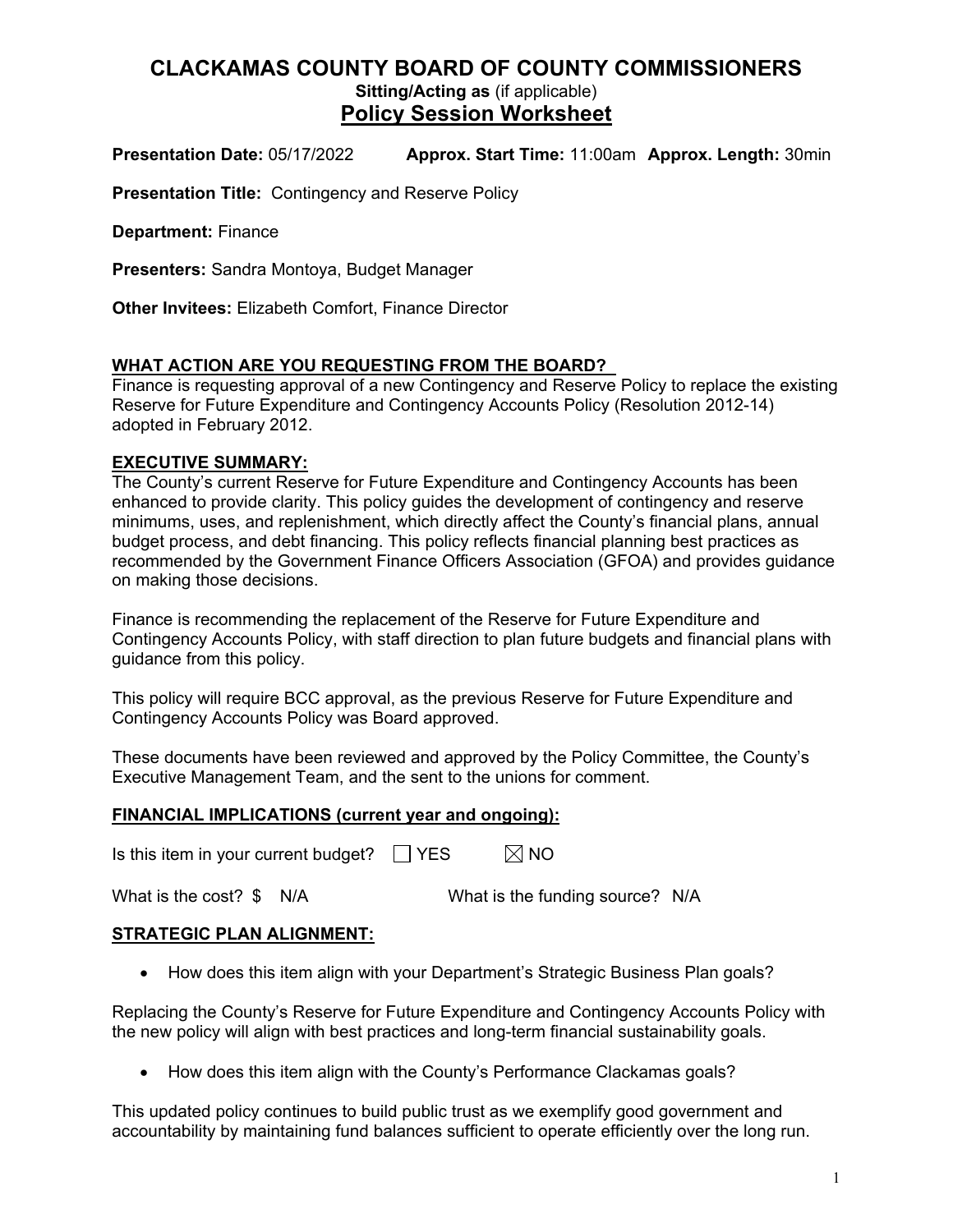### **LEGAL/POLICY REQUIREMENTS:**

The Contingency and Reserve Policy requires Board approval.

### **PUBLIC/GOVERNMENTAL PARTICIPATION:**

The Budget Committee reviewed the new Contingency and Reserve Policy on October 20, 2020.

### **OPTIONS:**

- 1. Approve the new policy.
- 2. Direct staff to make modifications to the new policy.
- 3. Reject the new policy and continue with the current policy.

### **RECOMMENDATION:**

Staff respectfully recommends Option 1: Approve the new policy.

### **ATTACHMENTS:**

1) Draft Contingency and Reserve Policy

### **SUBMITTED BY:**

Division Director/Head Approval EC Department Director/Head Approval EC County Administrator Approval \_\_\_\_\_\_\_\_\_\_\_\_\_\_

For information on this issue or copies of attachments, please contact Priscila Montoya @ 503-742-5457.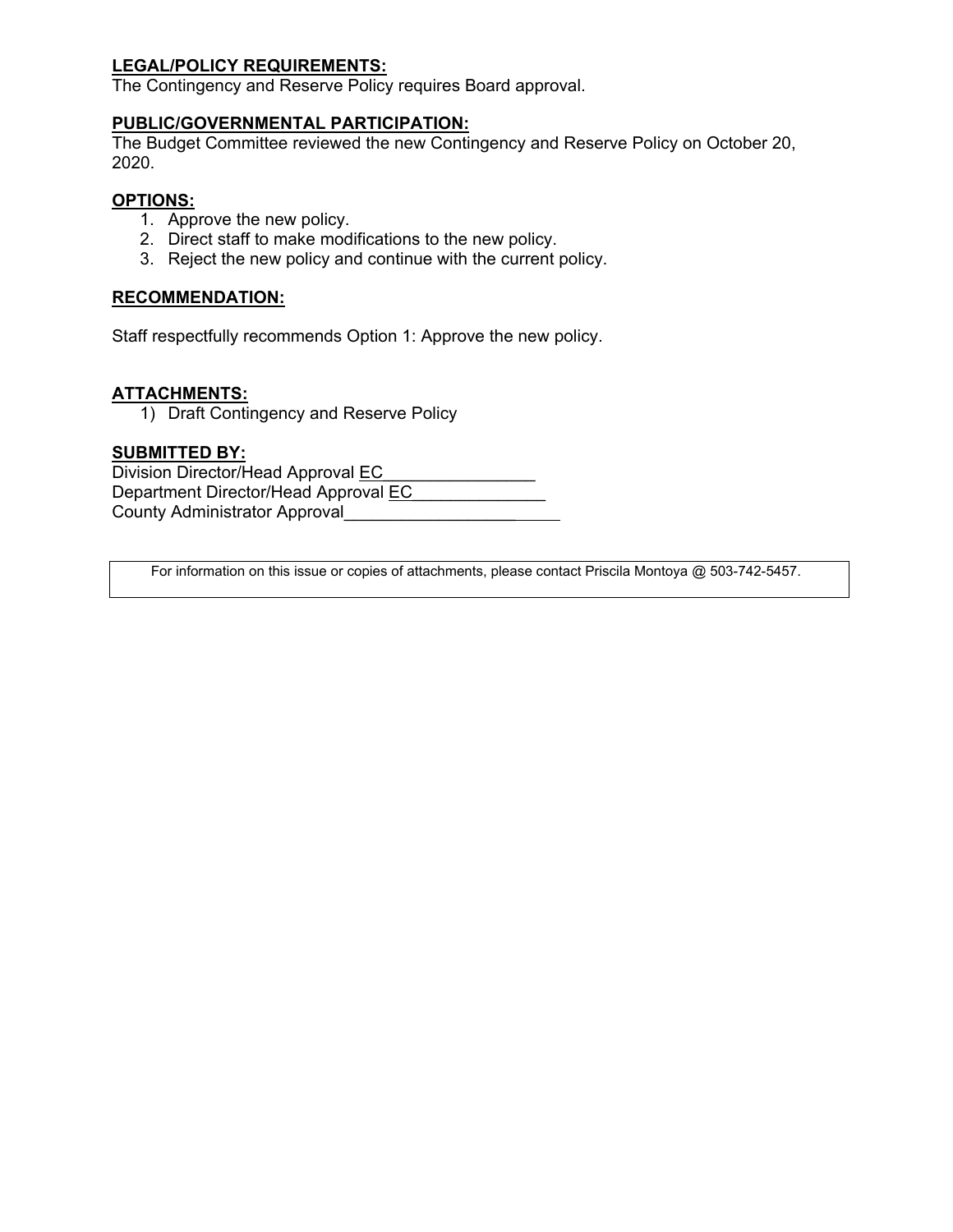$\Box$  Administrative Policy  $\square$  Operational Policy



# **Clackamas County Policy**

| Name of Policy               | Contingency and Reserve Policy | Policy #                | <b>FIN</b><br>1.101 |
|------------------------------|--------------------------------|-------------------------|---------------------|
| <b>Policy Owner Name</b>     | Elizabeth Comfort              | <b>Effective Date</b>   |                     |
| <b>Policy Owner Position</b> | <b>Finance Director</b>        | Approved Date           |                     |
| Approved By                  |                                | Last Review Date        |                     |
| Signature                    |                                | <b>Next Review Date</b> |                     |

# **I. PURPOSE**

Maintaining a balance in the General Fund and other funds is an important practice for the County to operate efficiently over the long run. This policy guides the development of contingency and reserve minimums, uses, and replenishment, which directly affect the County's financial plans, annual budget process, and debt financing. This policy reflects financial planning best practices as recommended by the Government Finance Officers Association (GFOA) and provides guidance on making those decisions.

# **II. AUTHORITY**

Establishing and use of contingency and reserve accounts is permitted under Oregon Local Budget Law (Budget Law) ORS 294.305-294.565. This policy supersedes the previous policy adopted by the Board of County Commissioners (BCC) Resolution 2012-14.

# **III. GENERAL POLICY**

The County has established target levels for contingency and reserve accounts, and approve additions and use of the accounts within the funds to mitigate financial risks from unexpected revenue disruptions or unanticipated expenditures; hold financial resources for use in current and/or future fiscal year(s); manage resources and, maintain the County's credit rating and compliance with debt covenants.

## **IV. DEFINITIONS**

- A. Beginning Balance a budget term that refers to the amount of funding available at the start of the fiscal year, prior to any new revenue or expenditures transactions have occurred. The beginning balance is the combined total of the prior year's ending balances in contingency, reserves, and unappropriated fund balance, and year end operating.
- B. Contingency a budget term that refers to a category of funds available for quick response to extreme events or unanticipated needs. While expensing of contingency is restricted, Budget Law allows a transfer of appropriations from contingency to a spendable category account, when the need is approved by BCC resolution.
- C. Fund Balance an accounting term that refers to the cumulative excess of revenues over expenditures since the beginning of a fund's existence. Fund balance includes amounts shown in the budget categories of contingency, reserves, and unappropriated fund balances. In the budget, fund balance is shown as the beginning balance figure in each fund. The best estimates of available fund balances are used when adopting annual budgets.

1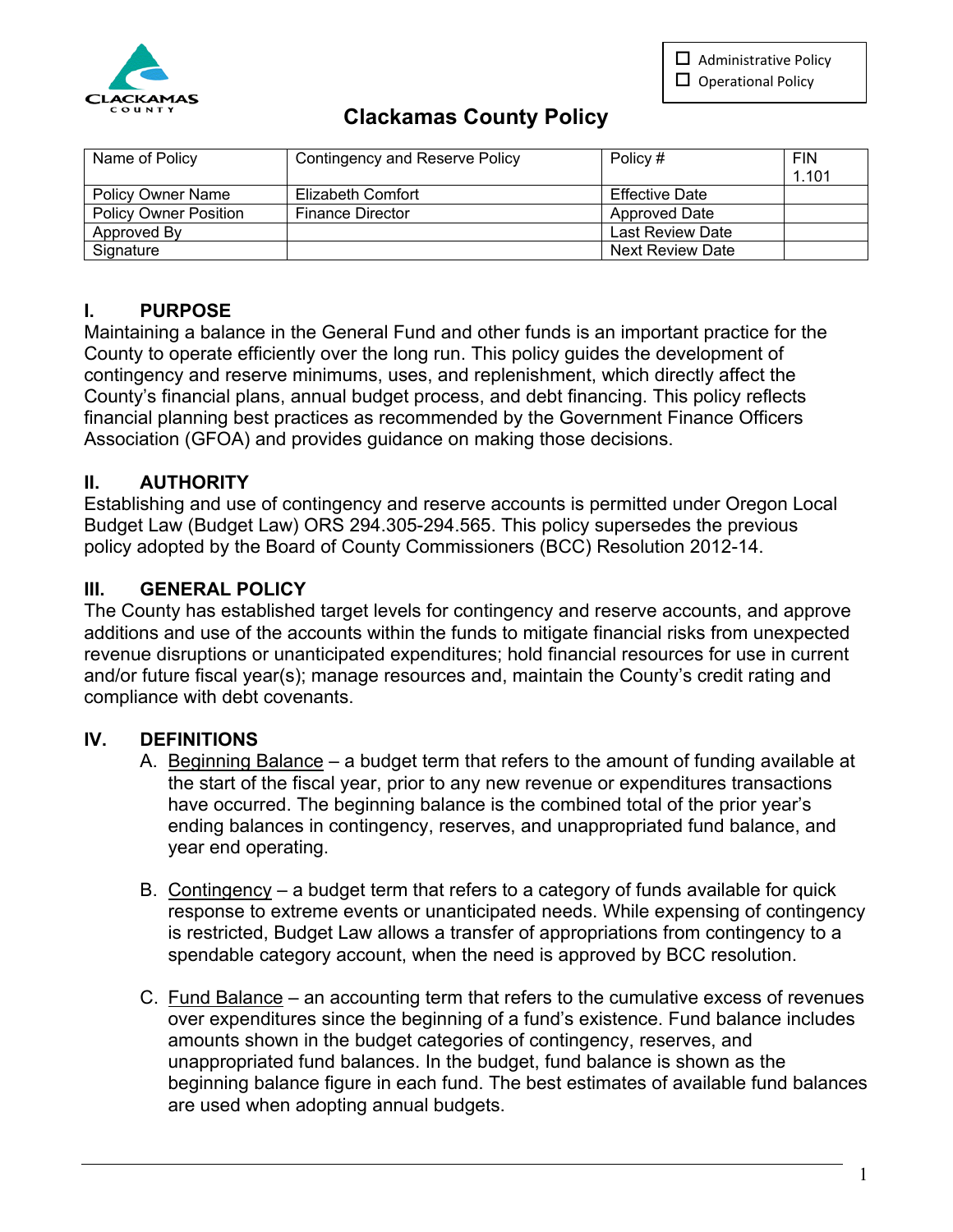- D. Operating Budget (for purposes of calculating Contingency and Reserves) a budget term that refers to amounts in the budget categories of Personnel Services, Materials & Services, Capital Outlay expenditures, and General Fund Support Transfers (both intrafund and interfund).
- E. Reserves a budget term that refers to a non-spendable category of fund balance which is set aside to strengthen a fund's financial health. Reserve account(s) may be for general purposes (e.g. reserve for future expenditures) or specific purposes (e.g. facility improvement, technology replacement, pension fund, etc.) within each fund.
- F. Unappropriated Fund Balance a budget term that refers to the balance remaining in a fund that was not budgeted, typically due to timing differences between budget preparation and the close of the accounting year. The unappropriated fund balance is non-spendable, but may be re-allocated to a spendable budget category in the subsequent year.

## **V. POLICY GUIDELINES**

## A. Contingency

1. Contingency Levels

It is County policy to ensure continued service delivery by maintaining contingency account minimums at a sufficient level to meet unanticipated operating and cash flow needs during the fiscal year.

| <b>Fund Type</b>       | <b>Contingency Target Days</b><br>(Operating Budget/360 days) | <b>Contingency Target %</b><br>(Operating Budget x %) |
|------------------------|---------------------------------------------------------------|-------------------------------------------------------|
| General Fund           | 90                                                            | 25%                                                   |
| Enterprise Fund        | 60                                                            | 17%                                                   |
| <b>All Other Funds</b> | 45                                                            | 12.50%                                                |
| Exceptions*            | Set by Resolution                                             | Set by Resolution                                     |

\* BCC may set a fund's target level based on industry standards, compliance requirements, or needs.

## 2. Contingency Use

Use of contingency is allowed for a transfer of appropriations from contingency to a spendable category account when the action is approved by Board of County Commissioners' supplemental budget resolution.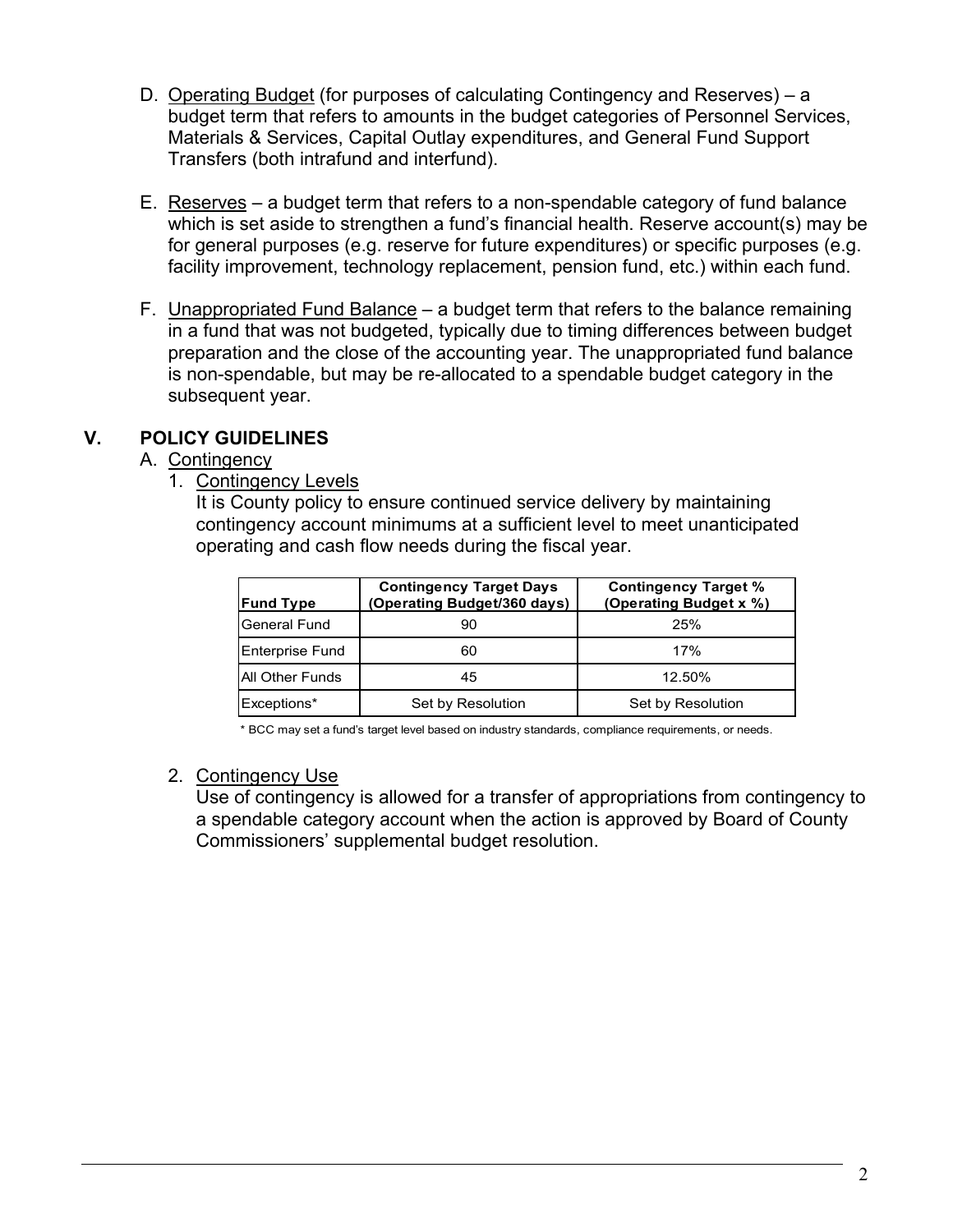## B. Reserves

It is County policy to strategically plan for future needs by setting aside funds as they become available through annual savings, one-time revenue, or other revenue. Reserves are restricted to the following one-time or non-recurring expenditures:

- 1. Debt Reserves and Other Required Reserves: The Board of County Commissioners may approve the establishment of a reserve account as a part of a larger project or contract (e.g. bond covenants, loan agreement, development agreement, grant, etc.). A legally required reserve will be established and maintained in accordance with any such agreement.
- 2. Designated Reserves: The Board of County Commissioners may designate dollar amounts or percentage(s) for specific purposes, such as; future liabilities (e.g. pension fund, debt, etc.), future capital projects, and technology projects.

# C. Use of Reserves per Oregon Budget Law

- 1. Emergency Event: The Board of County Commissioners may redirect funds to an allowable spending category in accordance with Oregon Budget Law.
- 2. Planned Use: The Board of County Commissioners may approve the planned use of reserve funds through the annual budget adoption process (i.e. appropriation of funds the following year). Oregon Budget Law limits unplanned use to declared emergency events and requires supplemental budget approval.

## D. One-Time Resources Added to Reserves

Once contingency target levels are met, one-time funds will be directed towards reserve accounts designated by the Board of County Commissioners. If designated reserve goals have been met, the one-time resources may be allocated to projects or programs that will not require future financial commitments in the following proportions:

- 1. 50% will be allocated to major projects (e.g. capital, technology, facility, etc.);
- 2. 25% will be allocated to the County's unfunded PERS liability;
- 3. 25% will be allocated to projects, pilot programs, or innovative ideas resulting in long-term efficiencies or savings that do not require ongoing costs.

# **VI. PROCESS AND PROCEDURES**

Establishing contingencies and reserves within a fund is part of the annual budget process and guided by Oregon Budget Law. The steps include development of a proposed budget, approval by the Budget Committee, adoption by the Board of County Commissioners, and amendments through supplemental budgets. Additional procedures are defined in the County's Budget Manual.

Upon the presentation of the annual audit to the Board of County Commissioners, Finance staff will calculate the net position (revenue less expenditures) by fund compared to the beginning balance estimated in the budget. Any remaining funds will be recommended to be split in the following priority until each category is met.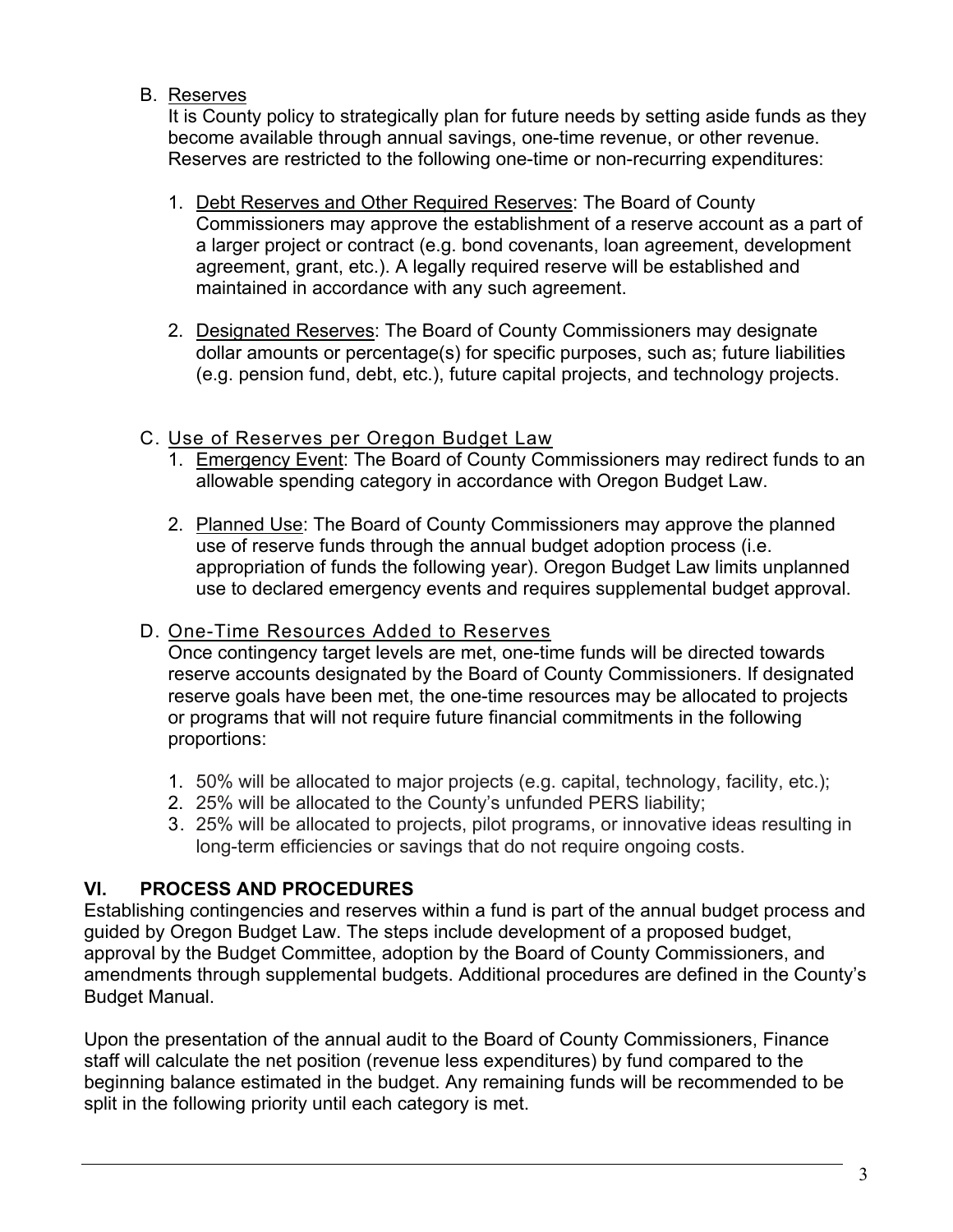- 1. A fund's debt/required reserves: the unappropriated fund balance will be placed in the corresponding fund's required reserves until the requirement amounts are satisfied.
- 2. A fund's contingency account: the unappropriated fund balance will be placed in the corresponding fund's contingency account until the established level has been met.
- 3. A fund's designated reserve account(s): the unappropriated fund balance will be placed in the corresponding fund's designated reserve account(s) as directed by BCC.
- 4. A fund's projects/programs: the one-time resources may be allocated to projects or programs that will not require future financial commitments as stated in Section V.D.

# **VII. ACCESS TO POLICY**

The Policy is available on the County's intranet [located here](http://web1.clackamas.us/bccadmin/county-policies) as well as the Finance [Department intranet page.](http://web1.clackamas.us/finance/policies.html)

###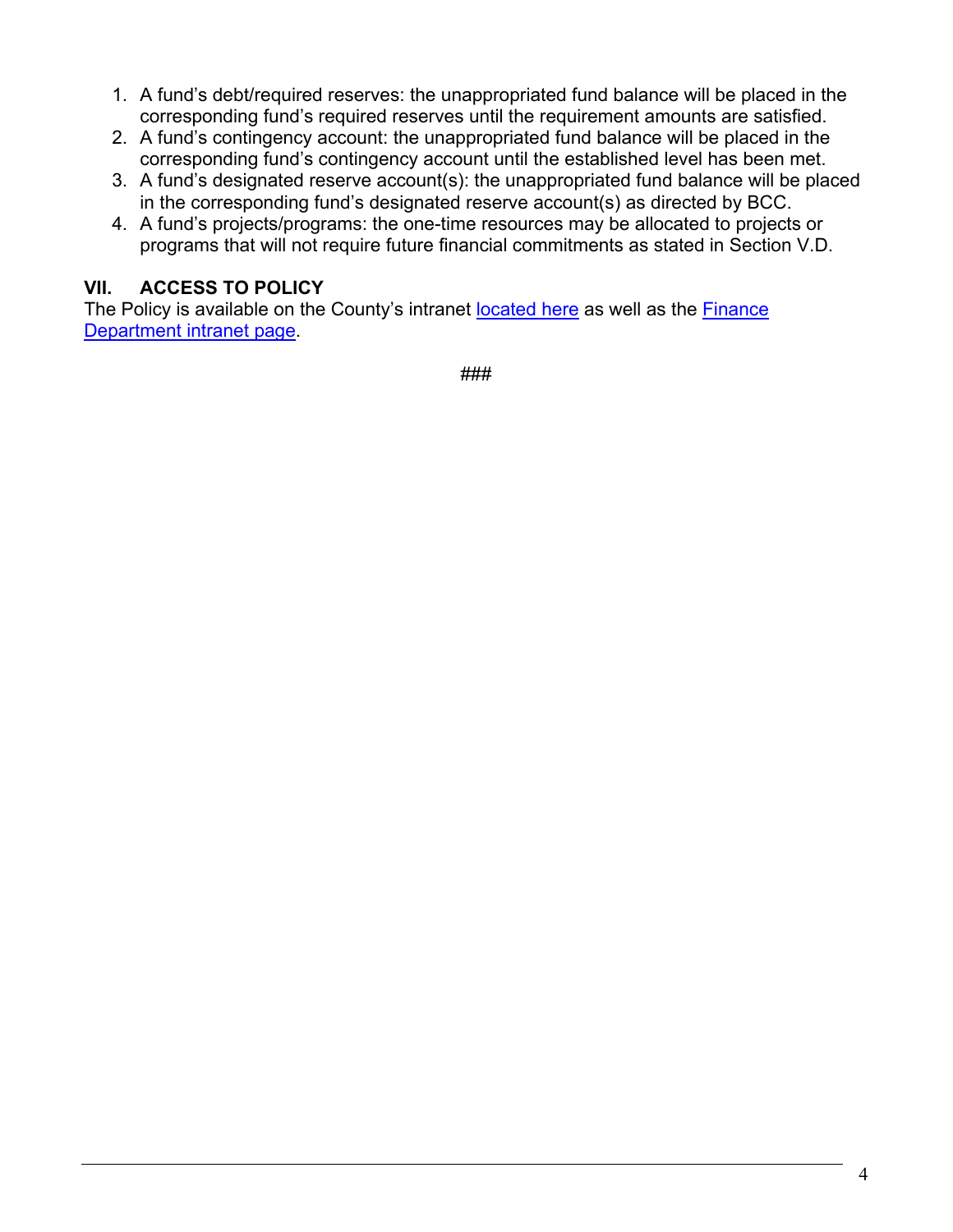

 $\Box$  Administrative Policy  $\square$  Operational Policy

### **Clackamas County Policy**

| Name of Policy               | Contingency and Reserve Policy | Policy #                | <u>FIN</u><br>1.101 |
|------------------------------|--------------------------------|-------------------------|---------------------|
| <b>Policy Owner Name</b>     | Elizabeth Comfort              | <b>Effective Date</b>   |                     |
| <b>Policy Owner Position</b> | <b>Finance Director</b>        | <b>Approved Date</b>    |                     |
| Approved By                  |                                | Last Review Date        |                     |
| Signature                    |                                | <b>Next Review Date</b> |                     |

#### **I. PURPOSE**

Maintaining a balance in the General Fund and other funds is an important practice for the County to operate efficiently over the long run. This policy guides the development of contingency and reserve minimums, uses, and replenishment, which directly affect the County's financial plans, annual budget process, and debt financing. This policy reflects financial planning best practices as recommended by the Government Finance Officers Association (GFOA) and provides guidance on making those decisions.

#### **II. AUTHORITY**

Establishing and use of contingency and reserve accounts is permitted under Oregon Local Budget Law (Budget Law) ORS 294.305-294.565. This policy supersedes the previous policy adopted by the Board of County Commissioners (BCC) Board Order xxx.xxResolution 2012-14.

#### **III. GENERAL POLICY**

The County has established target levels for contingency and reserve accounts, and approve additions and use of the accounts within the funds to mitigate financial risks from unexpected revenue disruptions or unanticipated expenditures; hold financial resources for use in current and/or future fiscal year(s); manage the use of ongoing and one-time resources and, maintain the County's credit rating and compliance with debt covenants.

#### **IV. DEFINITIONS**

- A. Beginning Balance a budget term that refers to the amount of funding available at the start of the fiscal year, prior to any new revenue or expenditures transactions have occurred. The beginning balance is the combined total of the prior year's ending balances in contingency, reserves, and unappropriated fund balance, and year end operating.
- B. Contingency a budget term that refers to a category of funds available for quick response to extreme events or unanticipated needs. While expensing of contingency is restricted, Budget Law allows a transfer of appropriations from contingency to a spendable category account, when the need is approved by BCC resolution.
- C. Fund Balance an accounting term that refers to the cumulative excess of revenues over expenditures since the beginning of a fund's existence. Fund balance includes amounts shown in the budget categories of contingency, reserves, and unappropriated fund balances. In the budget, fund balance is shown as the beginning balance figure in each fund. The best estimates of available fund balances are used when adopting annual budgets.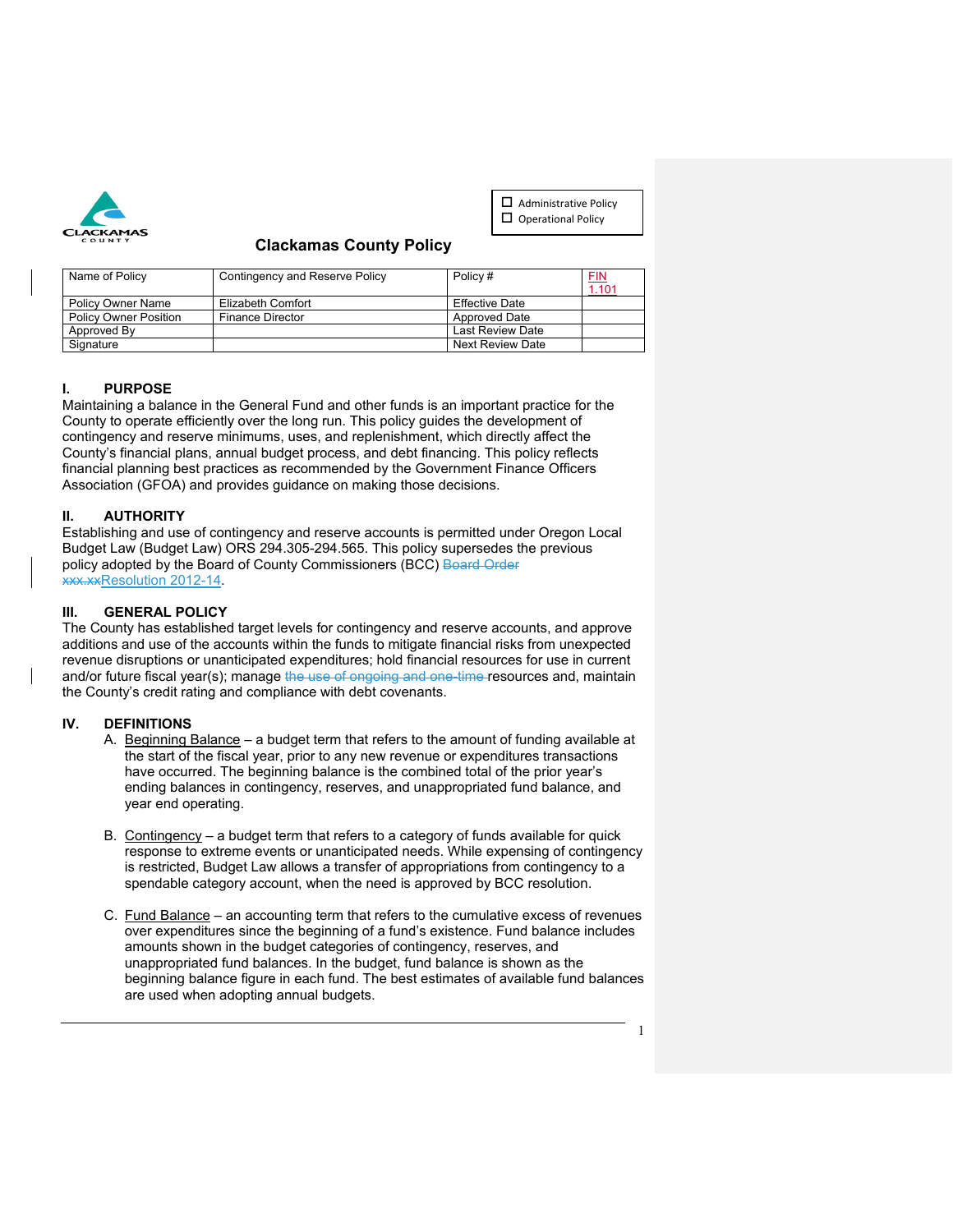- D. Operating Budget (for purposes of calculating Contingency and Reserves) a budget term that refers to amounts in the budget categories of Personnel Services, Materials & Services, and Capital Outlay expenditures, and General Fund Support Transfers (both intrafund and interfund).
- E. Reserves a budget term that refers to a non-spendable category of fund balance which is set aside to strengthen a fund's financial health. Reserve account(s) may be for general purposes (e.g. reserve for future expenditures) or specific purposes (e.g. facility improvement, technology replacement, pension fund, etc.) within each fund.
- F. Unappropriated Fund Balance a budget term that refers to the balance remaining in a fund that was not budgeted, typically due to timing differences between budget preparation and the close of the accounting year. The unappropriated fund balance is non-spendable, but may be re-allocated to a spendable budget category in the subsequent year.

#### **V. POLICY GUIDELINES**

#### A. Contingency

1. Contingency Levels

It is County policy to ensure continued service delivery by maintaining contingency account minimums at a sufficient level to meet unanticipated operating and cash flow needs during the fiscal year.

| <b>Fund Type</b>       | <b>Contingency Target Days</b><br>(Operating Budget/360 days) | <b>Contingency Target %</b><br>(Operating Budget x %) |
|------------------------|---------------------------------------------------------------|-------------------------------------------------------|
| General Fund           | 90                                                            | 25%                                                   |
| <b>Enterprise Fund</b> | 60                                                            | 17%                                                   |
| All Other Funds        | 45                                                            | 12.50%                                                |
| Exceptions*            | Set by Resolution                                             | Set by Resolution                                     |

\* BCC may set a fund's target level based on industry standards, compliance requirements, or needs.

#### 2. Contingency Use

Use of contingency is allowed for a transfer of appropriations from contingency to a spendable category account when the action is approved by Board of County Commissioners' supplemental budget resolution.

**Formatted:** Highlight **Commented [MS1]:** 5/10/21 updated language to capture GF Support transfers in the operating costs.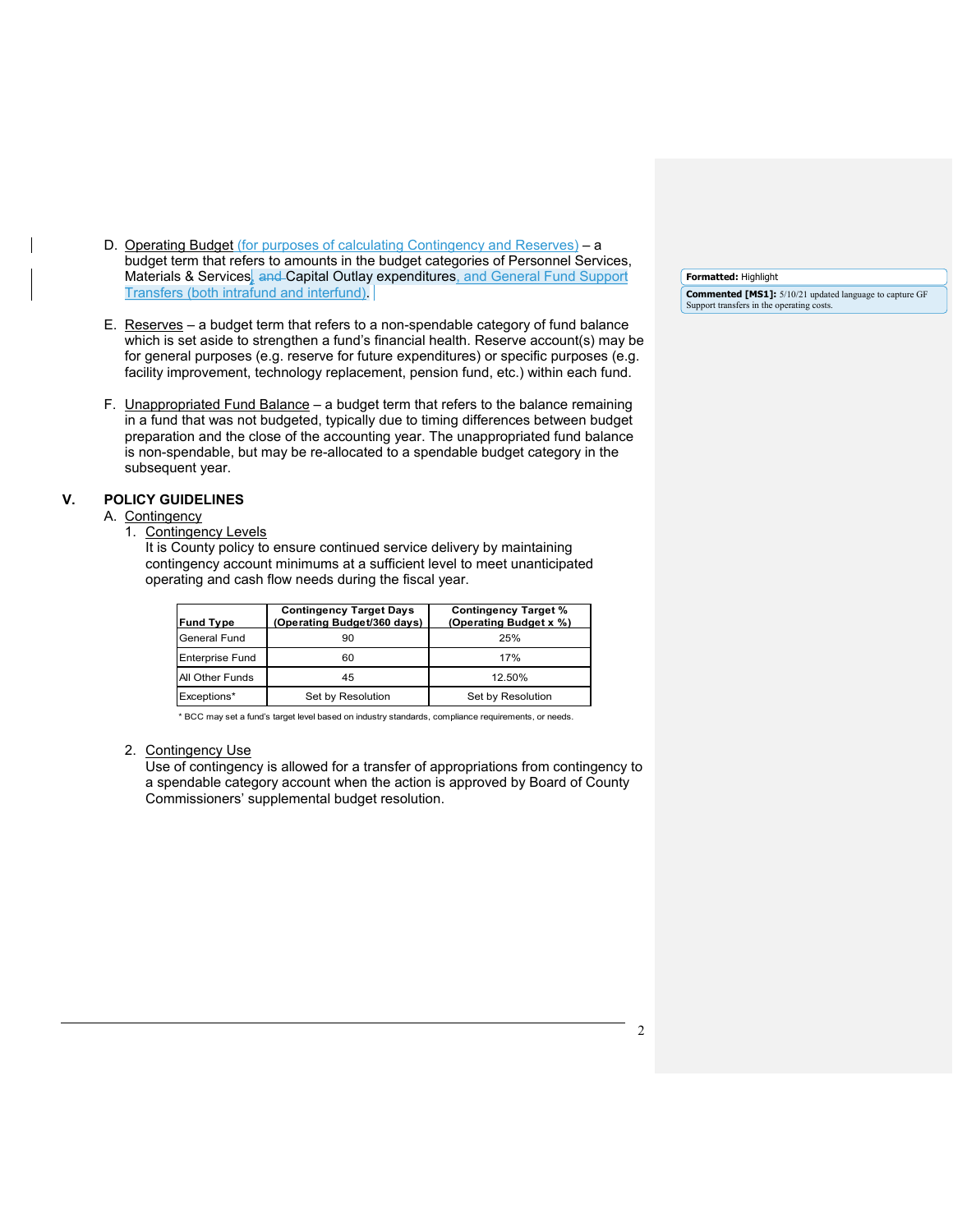#### B. Reserves

It is County policy to strategically plan for future needs by setting aside funds as they become available through annual savings, one-time revenue, or other revenue. Reserves are restricted to the following one-time or non-recurring expenditures:

- 1. Debt Reserves and Other Required Reserves: The Board of County Commissioners may approve the establishment of a reserve account as a part of a larger project or contract (e.g. bond covenants, loan agreement, development agreement, grant, etc.). A legally required reserve will be established and maintained in accordance with any such agreement.
- 2. Designated Reserves: The Board of County Commissioners may designate dollar amounts or percentage(s) for specific purposes, such as; future liabilities (e.g. pension fund, debt, etc.), future capital projects, and technology projects.

#### C. Use of Reserves per Oregon Budget Law

- 1. Emergency Event: The Board of County Commissioners may redirect funds to an allowable spending category in accordance with Oregon Budget Law.
- 2. Planned Use: The Board of County Commissioners may approve the planned use of reserve funds through the annual budget adoption process (i.e. appropriation of funds the following year). Oregon Budget Law limits unplanned use to declared emergency events and requires supplemental budget approval.Use of reserves outside of the annual budget adoption process is limited to declared emergency events and requires supplemental budget approval.

#### D. One-Time Resources Added to Reserves

Once contingency target levels are met, one-time funds will be directed towards reserve accounts designated by the Board of County Commissioners. If designated reserve goals have been met, the one-time resources may may be allocated to projects or programs that will not require future financial commitments in the following proportions:

- 1. 50% will be allocated to major projects (e.g. capital, technology, facility, etc.)County technology and facility projects;
- 2. 25% will be allocated to the County's unfunded PERS liability;
- 3. 25% will be allocated to projects, pilot programs, or innovative ideas resulting in long-term efficiencies or savings that do not require ongoing costs.

#### **VI. PROCESS AND PROCEDURES**

Establishing contingencies and reserves within a fund is part of the annual budget process and guided by **Oregon Budget Law. The steps include development of a proposed budget**, approval by the Budget Committee, adoption by the Board of County Commissioners, and amendments through supplemental budgets. Additional procedures are defined in the County's Budget Manual.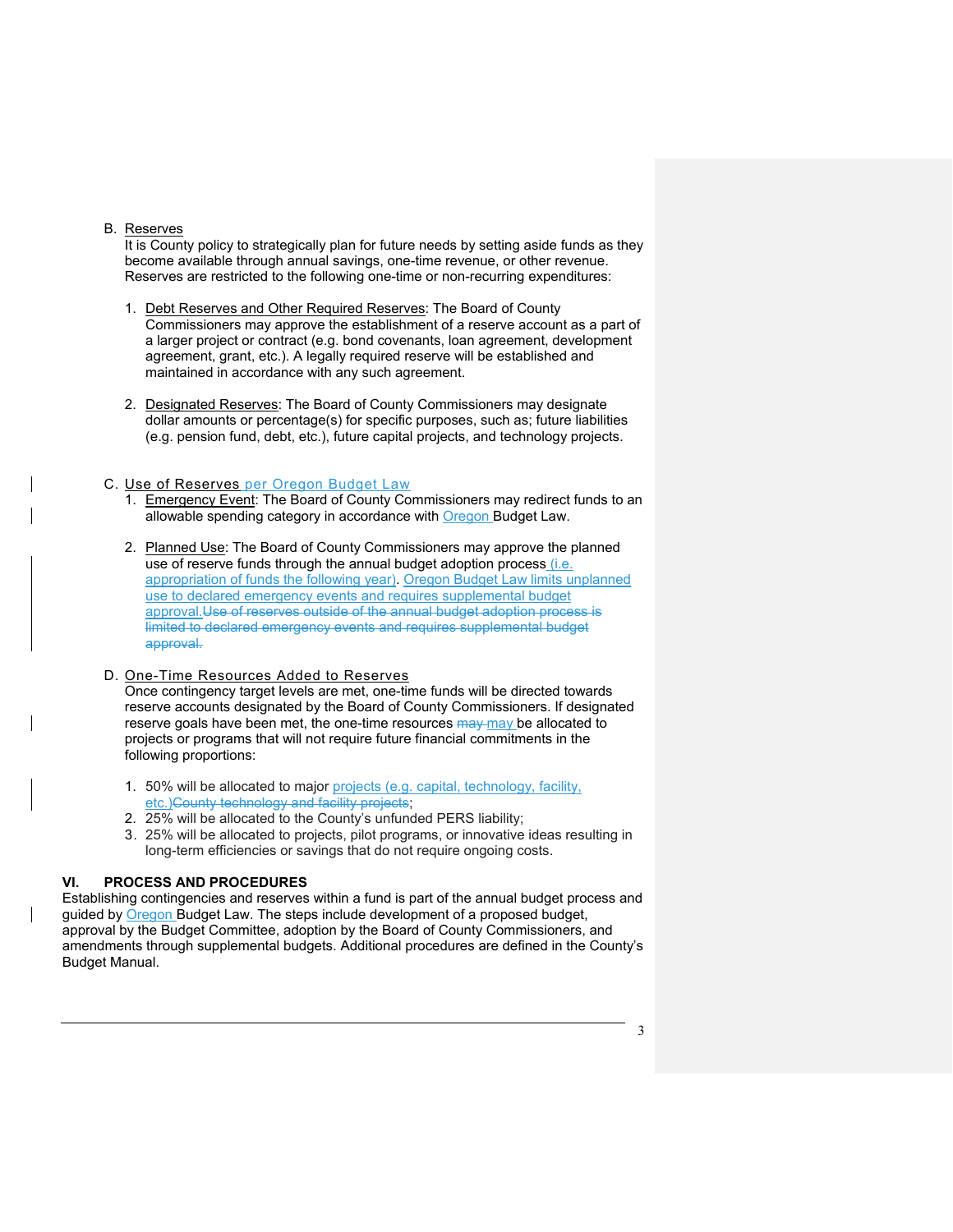Upon the presentation of the annual audit to the Board of County Commissioners, Finance staff will calculate the net position (revenue less expenditures) by fund compared to the beginning balance estimated in the budget. Any remaining funds will be recommended to be split in the following priority until each category is met.

- 1. A fund's debt/required reserves: the unappropriated fund balance will be placed in the corresponding fund's required reserves until the requirement amounts are satisfied.
- 2. A fund's contingency account: the unappropriated fund balance will be placed in the corresponding fund's contingency account until the established level has been met.
- 3. A fund's designated reserve account(s): the unappropriated fund balance will be placed in the corresponding fund's designated reserve account(s) as directed by BCC.
- 4. A fund's projects/programs: the one-time resources may be allocated to projects or programs that will not require future financial commitments as stated in Section V.D.

#### **VII. ACCESS TO POLICY**

The Policy is available on the County's intranet [located here](http://web1.clackamas.us/bccadmin/county-policies) as well as the [Finance](http://web1.clackamas.us/finance/policies.html)  [Department intranet page.](http://web1.clackamas.us/finance/policies.html)

###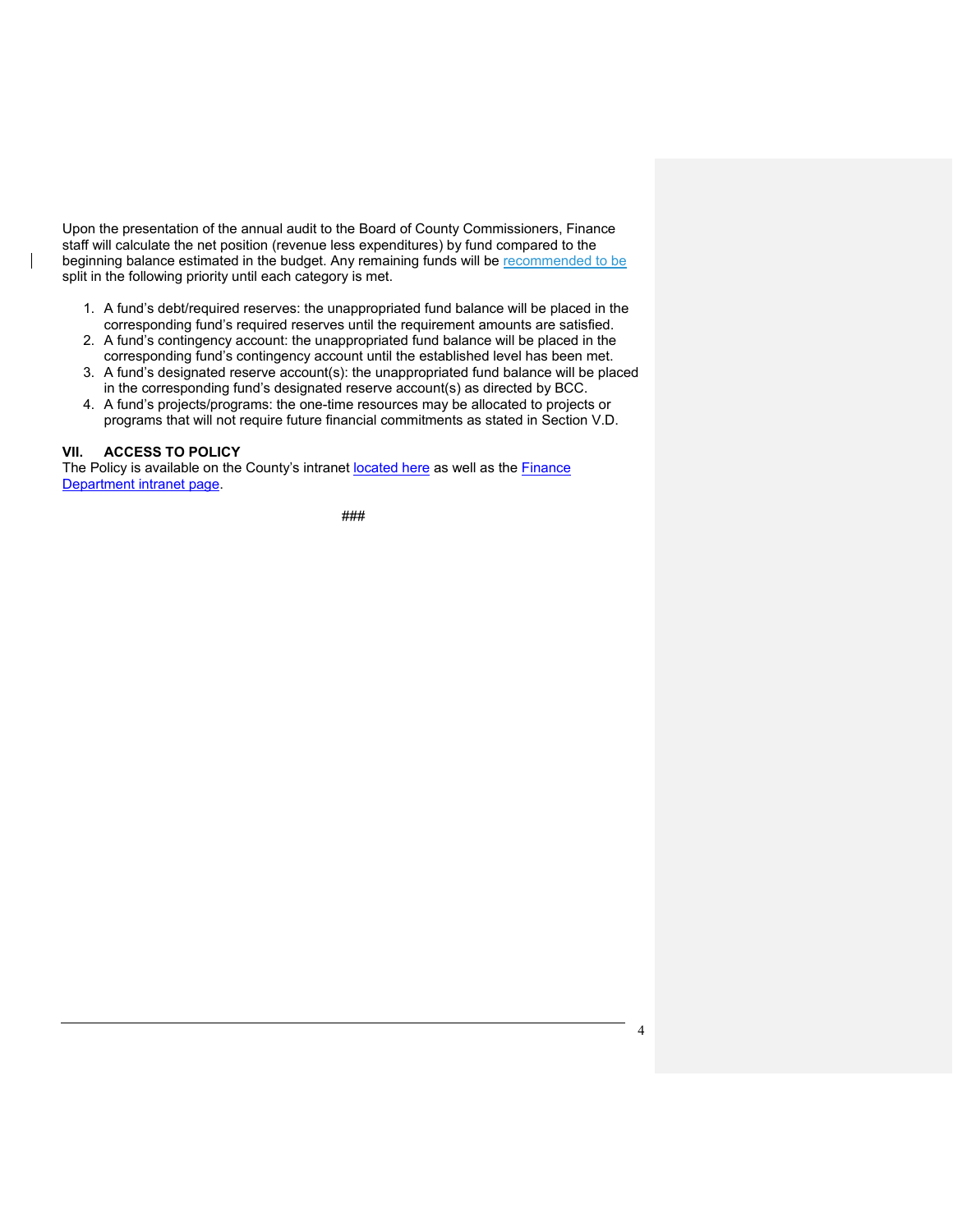# **(Updated April 2022) Reserve and Contingency Policy Comparison**

|                 |                                                       | 2012 Policy                                                                                                                                                                           | 2021 Policy                                                                                                                                                                                                                                                                                                                                                                                                                                                                                    |
|-----------------|-------------------------------------------------------|---------------------------------------------------------------------------------------------------------------------------------------------------------------------------------------|------------------------------------------------------------------------------------------------------------------------------------------------------------------------------------------------------------------------------------------------------------------------------------------------------------------------------------------------------------------------------------------------------------------------------------------------------------------------------------------------|
| Contingency     | <b>General Fund</b>                                   | Target at least 5% of the overall County<br>General Fund budget. May budget for and<br>use with Board Approval.                                                                       | Target 90 days of operating cash flow<br>needs or 25% of operating budget. May<br>budget for and use with Board Approval.                                                                                                                                                                                                                                                                                                                                                                      |
| Contingency     | <b>Enterprise Funds</b>                               | Not Applicable                                                                                                                                                                        | Target 60 days of operating cash flow<br>needs or 17% of operating budget. May<br>budget for and use with Board Approval.                                                                                                                                                                                                                                                                                                                                                                      |
| Contingency     | <b>All Other funds</b>                                | May budget for and use only with approval<br>by the Board of County Commissioners.                                                                                                    | Target 45 days of operating cash flow<br>needs or 12.5% of operating budget. May<br>budget for and use with Board Approval.                                                                                                                                                                                                                                                                                                                                                                    |
| Contingency     | <b>One-Time Resources</b><br><b>Added to Reserves</b> | Not Applicable                                                                                                                                                                        | Once contingency target levels are met,<br>one-time funds will be directed towards<br>reserve accounts designated by the Board<br>of County Commissioners and allocated to<br>projects in the following proportions:<br>1.50% to major County projects (e.g.<br>technology, facilities, etc);<br>2. 25% to the County's unfunded PERS<br>liability;<br>3. 25% to projects, pilot programs, or<br>innovative ideas resulting in long-term<br>efficiencies that do not require ongoing<br>costs. |
| <b>Reserves</b> | <b>General fund</b>                                   | Target at least 10% of the overall General<br>Fund budget, less resources dedicated to<br>particular uses according to law. Cannot<br>exceed 15% of the total General Fund<br>budget. | Debt Reserve and Other Required<br>Reserves: The board may designate for<br>legally required reserves as part of a larger<br>project or contract.<br>Other Designated Reserves: The board<br>may designate for specific purposes such<br>as future capital and technological                                                                                                                                                                                                                   |
| <b>Reserves</b> | <b>Enterprise Funds</b>                               | Not Applicable                                                                                                                                                                        | projects.                                                                                                                                                                                                                                                                                                                                                                                                                                                                                      |
| <b>Reserves</b> | <b>All Other funds</b>                                | May budget when required by law, by<br>source, or by a commitment of the Board<br>of County Commissioners.                                                                            | <b>Emergency Event: The board may redirect</b><br>funds in according with Budget Law.                                                                                                                                                                                                                                                                                                                                                                                                          |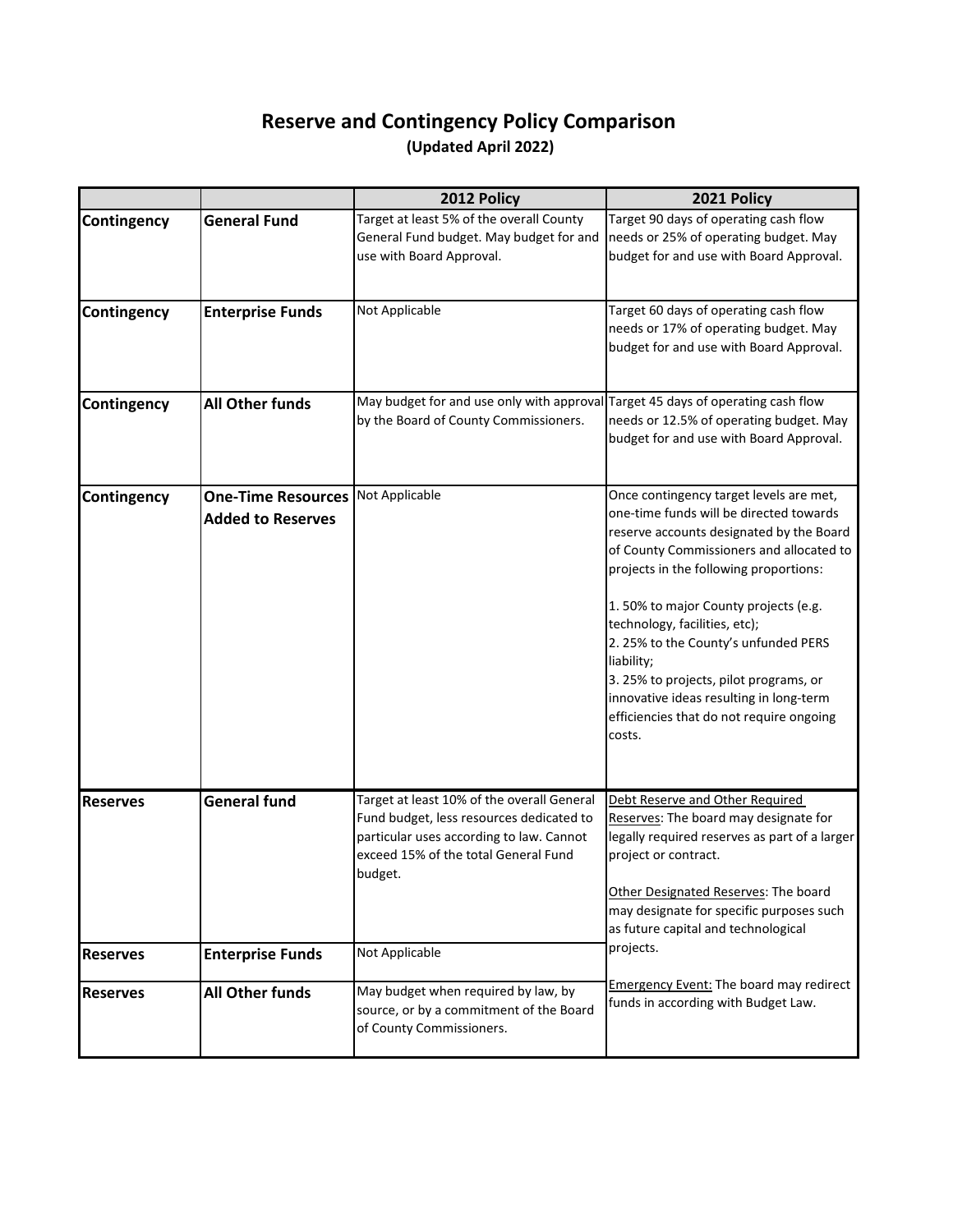A Resolution Adopting a Contingency

and Reserve Policy **Resolution Order No.** 2014. **Resolution Order No.** 2014.

WHEREAS, the annual budget for Clackamas County totals \$1.4 billion dollars and the breadth of programs and activities overseen by the Board of County Commissioners; and

WHEREAS, the responsible allocation of these sums requires that the budget reflect an annual financial and operational plan that clearly reflects County priorities as established by the County Commissioners; and

WHEREAS, the budget shall be a balanced budget for each fund, requiring that budgeted expenditures plus contingencies and reserves be met by an equal amount of budgeted resources; and

WHEREAS; the budget is a measure of the performance of departments, with accountability determined in the context of performance within the budget;

NOW, THEREFORE, BE IT RESOLVED that in order to best attain the Vision, Mission, Principles, and Areas of Focus of the annual budget, and to articulate the budget according to a strategic plan and budget priorities, the Board of County Commissioners declares its Policy as to the Contingency and Reserve accounts to be as follows:

### **Clackamas County Policy on Reserve for Future Expenditure and Contingency Accounts**

## **I. GENERAL POLICY**

The County has established target levels for contingency and reserve accounts, and approve additions and use of the accounts within the funds to mitigate financial risks from unexpected revenue disruptions or unanticipated expenditures; hold financial resources for use in current and/or future fiscal year(s); manage resources and, maintain the County's credit rating and compliance with debt covenants.

## **II. DEFINITIONS**

- A. Beginning Balance a budget term that refers to the amount of funding available at the start of the fiscal year, prior to any new revenue or expenditures transactions have occurred. The beginning balance is the combined total of the prior year's ending balances in contingency, reserves, and unappropriated fund balance, and year end operating.
- B. Contingency a budget term that refers to a category of funds available for quick response to extreme events or unanticipated needs. While expensing of contingency is restricted, Budget Law allows a transfer of appropriations from contingency to a spendable category account, when the need is approved by BCC resolution.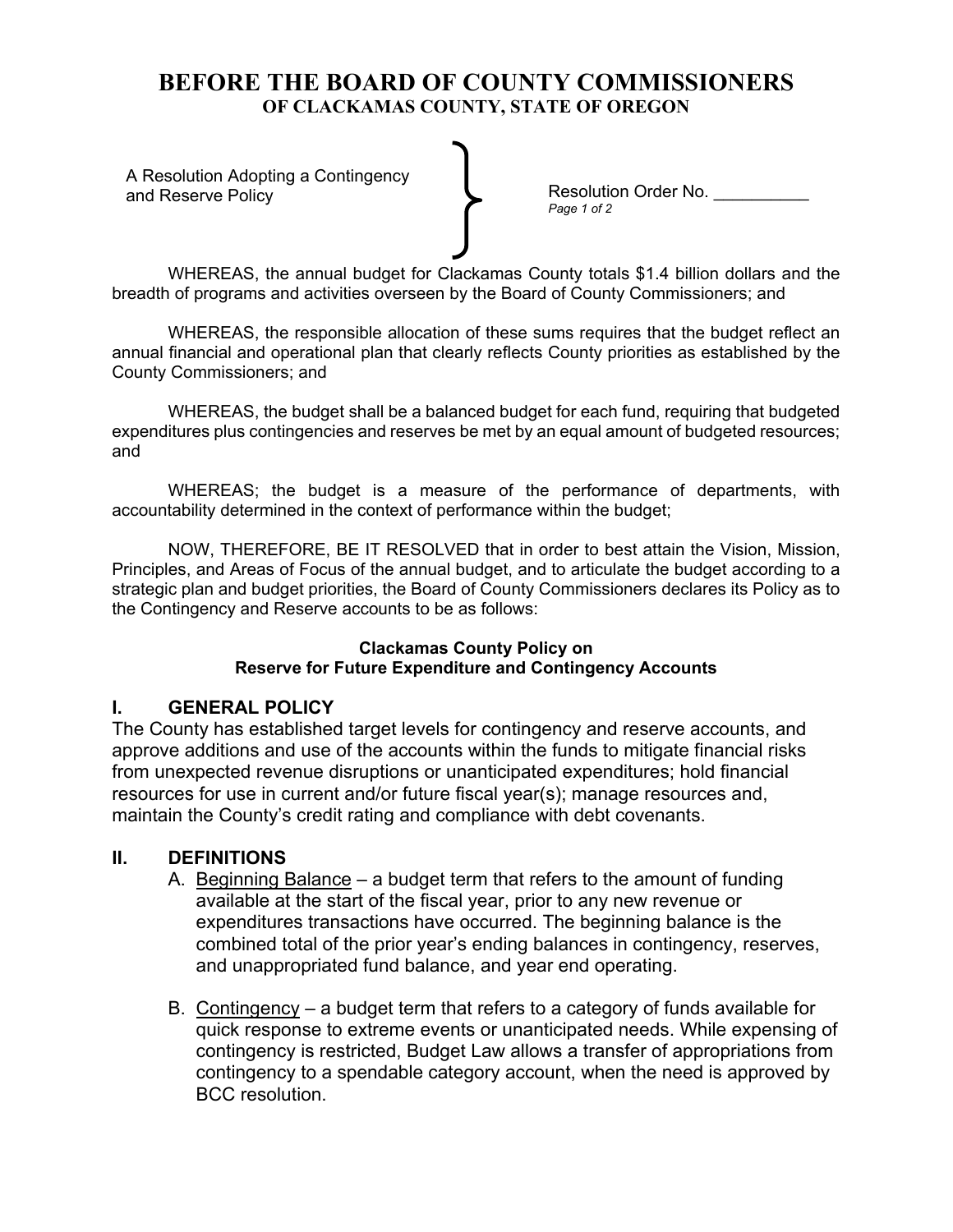A Resolution Adopting a Contingency and Reserve Policy

Resolution Order No. \_\_\_\_\_\_\_\_\_\_\_ *Page 1 of 2* 

- C. Fund Balance an accounting term that refers to the cumulative excess of revenues over expenditures since the beginning of a fund's existence. Fund balance includes amounts shown in the budget categories of contingency, reserves, and unappropriated fund balances. In the budget, fund balance is shown as the beginning balance figure in each fund. The best estimates of available fund balances are used when adopting annual budgets.
- D. Operating Budget (for purposes of calculating Contingency and Reserves) a budget term that refers to amounts in the budget categories of Personnel Services, Materials & Services, Capital Outlay expenditures, and General Fund Support Transfers (both intrafund and interfund).
- E. Reserves a budget term that refers to a non-spendable category of fund balance which is set aside to strengthen a fund's financial health. Reserve account(s) may be for general purposes (e.g. reserve for future expenditures) or specific purposes (e.g. facility improvement, technology replacement, pension fund, etc.) within each fund.
- F. Unappropriated Fund Balance a budget term that refers to the balance remaining in a fund that was not budgeted, typically due to timing differences between budget preparation and the close of the accounting year. The unappropriated fund balance is non-spendable, but may be re-allocated to a spendable budget category in the subsequent year.

## **III. POLICY GUIDELINES**

## A. Contingency

1. Contingency Levels

It is County policy to ensure continued service delivery by maintaining contingency account minimums at a sufficient level to meet unanticipated operating and cash flow needs during the fiscal year.

| <b>Fund Type</b>        | <b>Contingency Target Days</b><br>(Operating Budget/360 days) | <b>Contingency Target %</b><br>(Operating Budget x %) |
|-------------------------|---------------------------------------------------------------|-------------------------------------------------------|
| General Fund            | 90                                                            | 25%                                                   |
| Enterprise Fund         | 60                                                            | 17%                                                   |
| <b>IAII Other Funds</b> | 45                                                            | 12.50%                                                |
| Exceptions*             | Set by Resolution                                             | Set by Resolution                                     |

\* BCC may set a fund's target level based on industry standards, compliance requirements, or needs.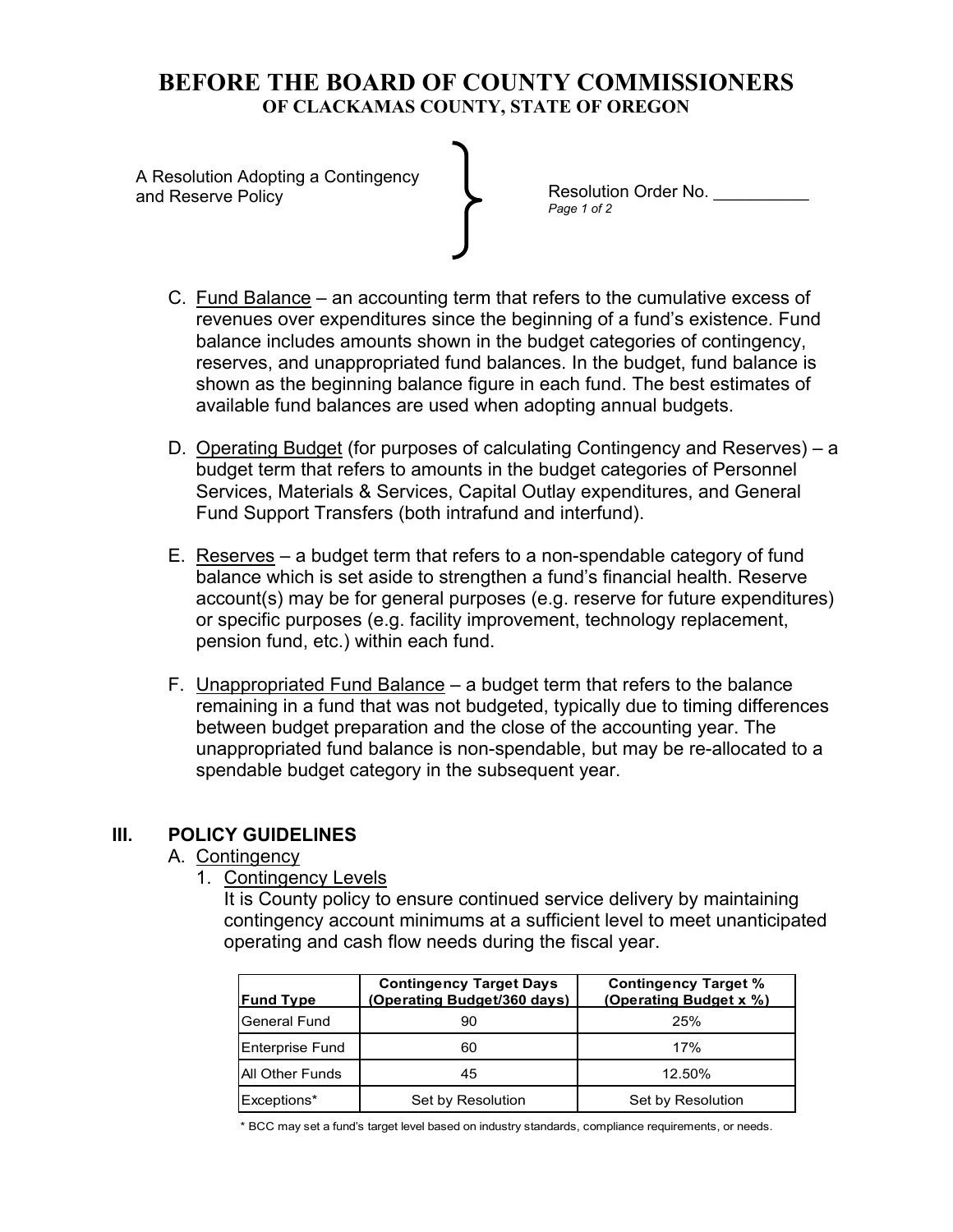A Resolution Adopting a Contingency and Reserve Policy

Resolution Order No. *Page 1 of 2* 

# 2. Contingency Use

Use of contingency is allowed for a transfer of appropriations from contingency to a spendable category account when the action is approved by Board of County Commissioners' supplemental budget resolution.

## B. Reserves

It is County policy to strategically plan for future needs by setting aside funds as they become available through annual savings, one-time revenue, or other revenue. Reserves are restricted to the following one-time or non-recurring expenditures:

- 1. Debt Reserves and Other Required Reserves: The Board of County Commissioners may approve the establishment of a reserve account as a part of a larger project or contract (e.g. bond covenants, loan agreement, development agreement, grant, etc.). A legally required reserve will be established and maintained in accordance with any such agreement.
- 2. Designated Reserves: The Board of County Commissioners may designate dollar amounts or percentage(s) for specific purposes, such as; future liabilities (e.g. pension fund, debt, etc.), future capital projects, and technology projects.

## C. Use of Reserves

- 1. Emergencies and Debt: The Board of County Commissioners may redirect funds to an allowable spending category in accordance with Oregon Budget Law.
- 2. Planned Use: The Board of County Commissioners may approve the planned use of reserve funds through the annual budget adoption process (i.e. appropriation of funds the following year). Oregon Budget Law limits unplanned use to declared emergency events and requires supplemental budget approval.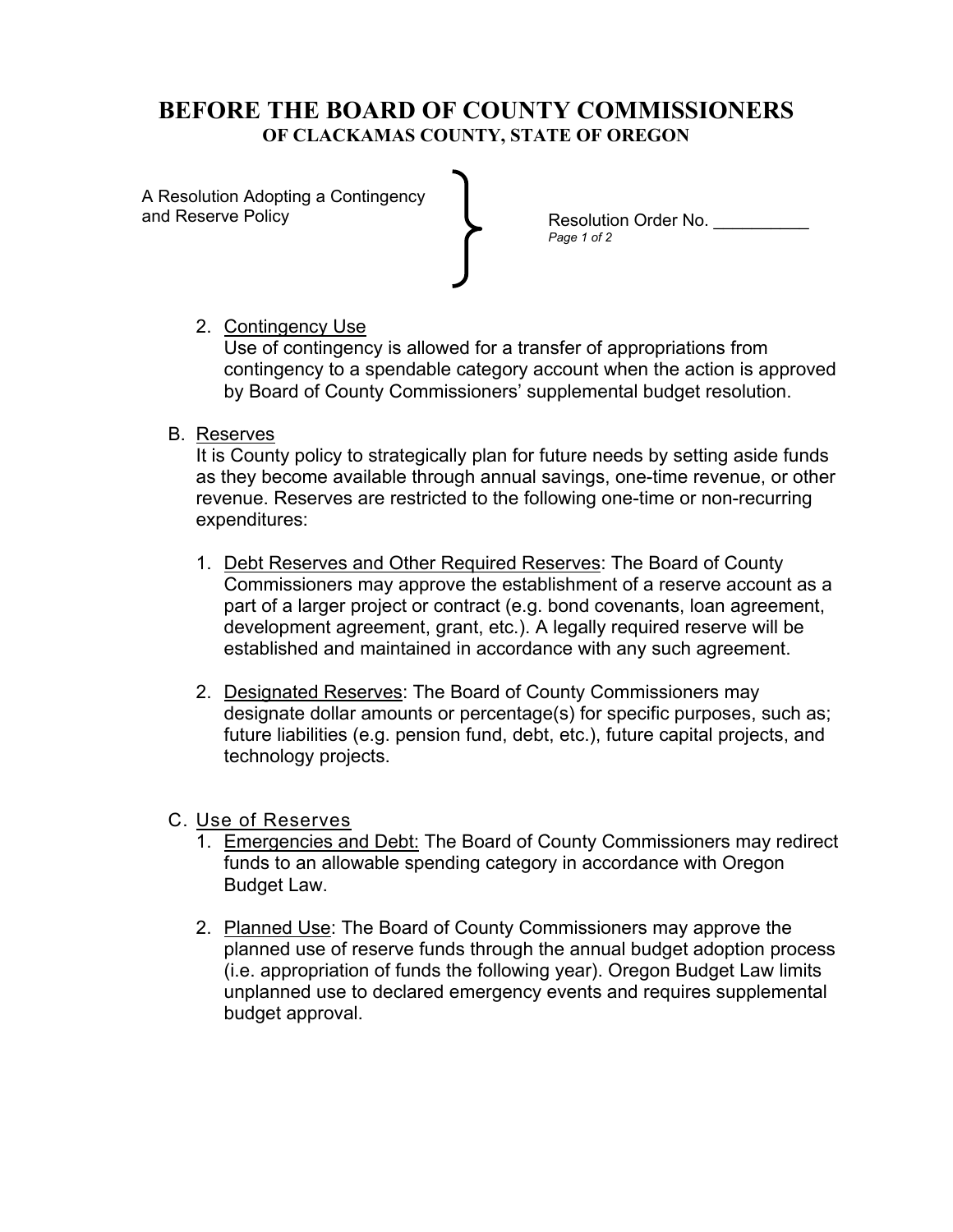A Resolution Adopting a Contingency and Reserve Policy

Resolution Order No. *Page 1 of 2* 

# D. One-Time Resources Added to Reserves

Once contingency target levels are met, one-time funds may be directed towards reserve accounts designated by the Board of County Commissioners. If designated reserve goals have been met, the one-time resources may be allocated to projects or programs that will not require future financial commitments in the following proportions:

- 1. 50% will be allocated to major projects (e.g. capital, technology, facility, etc.);
- 2. 25% will be allocated to the County's unfunded PERS liability;
- 3. 25% will be allocated to projects, pilot programs, or innovative ideas resulting in long-term efficiencies or savings that do not require ongoing costs.

## **IV. PROCESS AND PROCEDURES**

Establishing contingencies and reserves within a fund is part of the annual budget process and guided by Oregon Budget Law. The steps include development of a proposed budget, approval by the Budget Committee, adoption by the Board of County Commissioners, and amendments through the supplemental budget process. Additional procedures are defined in the County's Budget Manual.

Upon the presentation of the annual audit to the Board of County Commissioners, Finance staff will calculate the net position (revenue less expenditures) by fund compared to the beginning balance estimated in the budget. Any remaining funds will be recommended to be split in the following priority until each category is met.

- 1. A fund's debt/required reserves: the unappropriated fund balance will be placed in the corresponding fund's required reserves until the requirement amounts are satisfied.
- 2. A fund's contingency account: the unappropriated fund balance will be placed in the corresponding fund's contingency account until the established level has been met.
- 3. A fund's designated reserve account(s): the unappropriated fund balance will be placed in the corresponding fund's designated reserve account(s) as directed by BCC.
- 4. A fund's projects/programs: the one-time resources may be allocated to projects or programs that will not require future financial commitments as stated in Section V.D.